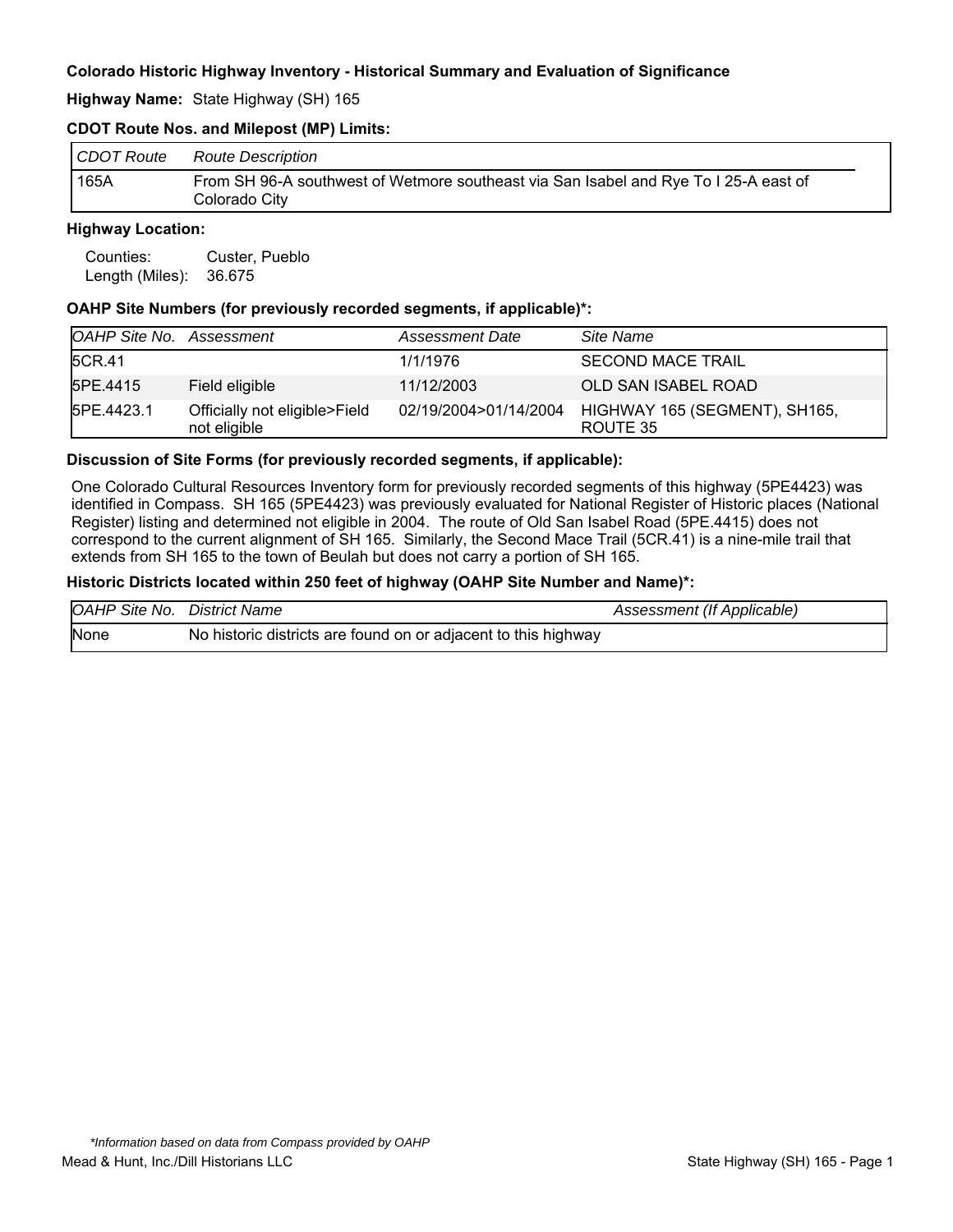### **Highway Name:** State Highway (SH) 165

### **Historical Data:**

SH 165 is approximately 37 miles long and extends in a westerly/northwesterly direction from Interstate(I)-25, near Colorado City, through Rye, and ends at SH 96. The highway travels through the San Isabel National Forest and its setting is primarily mountainous.

Historically, the trails, highways, and rural roads that made up the transportation network in this region facilitated travel and also made possible the transfer and distribution of the region's agricultural products. Settlement in this part of the state occurred in the early 1800s as a result of regional trade along the Santa Fe and Cherokee Trails, whose routes generally followed the Arkansas River Valley and subsequently formed portions of the route of presentday US 50. The community of Beulah was first established in the 1860s and was one of the earliest settlements in the area. Pueblo was established in 1870 and became a regional center of trade and industry due to its proximity to mining, agricultural areas, and New Mexico. The community of Rye was officially incorporated in 1937 but the community dates to the 1870s [Wyckoff 1999: 144-145; Pueblo.org 2014; Mitchell 2012).

Historic state highway maps indicate that a road along the general alignment of the southern half of present-day SH 165 was in place by 1919; at that time the road only extended between present-day I-25 and SH 78. Previous inventory forms indicate that the original road was built and maintained by the U.S. Forest Service and the Bureau of Public Roads. SH 165 was designated by 1926 and extended between present-day I-25 (U.S. Highway [US] 85 at the time) and SH 96. The town of Crow served as its eastern terminus for many years. By the mid-1950s the route was turned back so that it only extended between present-day I-25 and Rye. However, the route was gradually extended north again until it connected with SH 96 in 1957. State highways, farm-to-market roads, and small local connector roads served to link major regional transportation corridors, towns, and cities. SH 165 provided a link between US 85 (I-25), a major north-south cross-state route, and SH 96, a major east-west route across the region. This road served as a local connector road and functioned as one component of the overall regional transportation network to provide connections to other roads and common local destinations.

(Unless otherwise indicated, sources used in the preparation of this section included state highway maps, the Highways of Colorado by Matthew Salek, Highways to the Sky: A Context and History of Colorado's Highway System, Colorado State Roads and Highways, National Register of Historic Places Multiple Property Submission, plans in the Online Transportation Information System (OTIS), and site forms for previously surveyed resources in Compass when available.)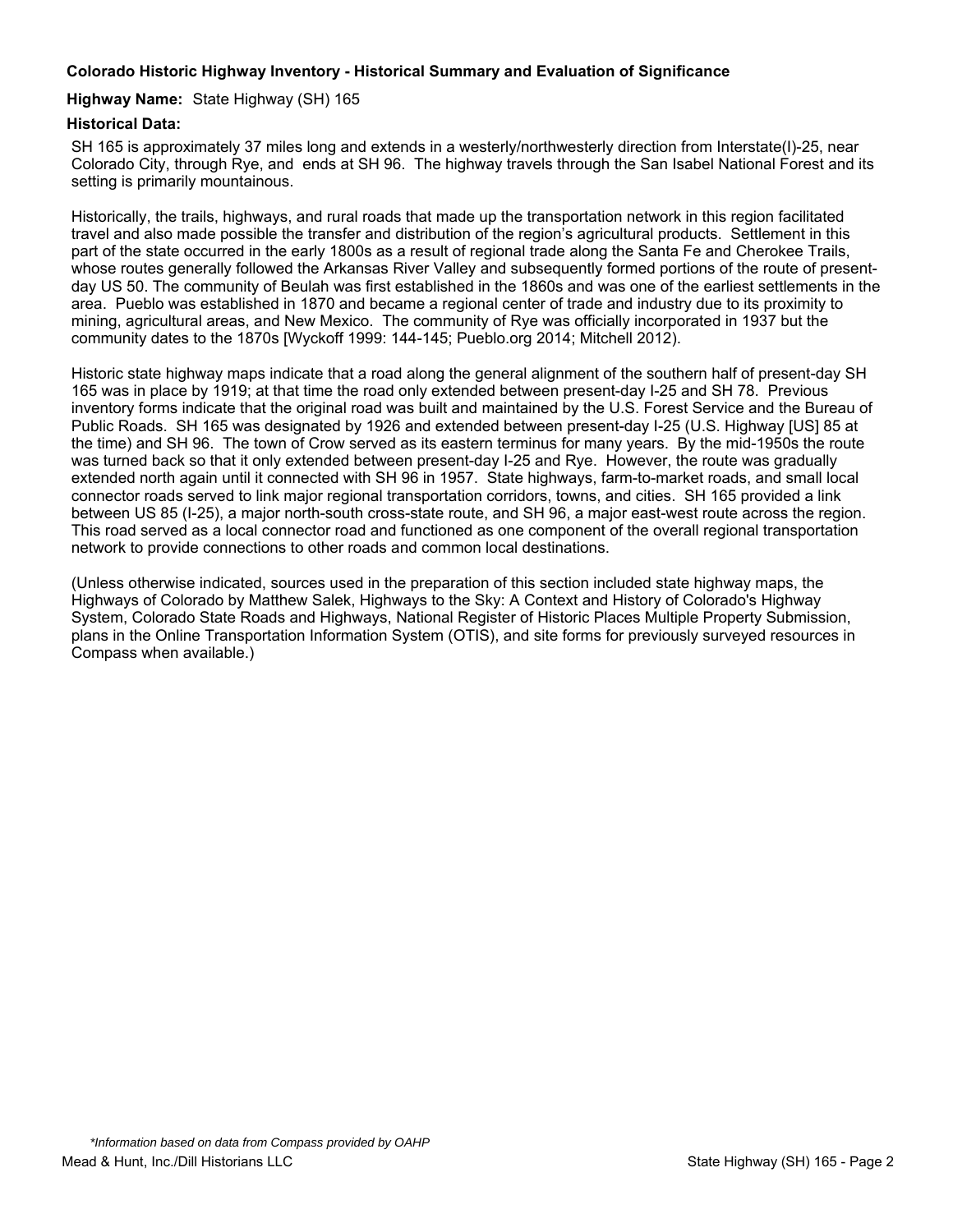**Highway Name:** State Highway (SH) 165

# **Not Significant - No historical significance identified**

**Significant - Historical significance identified (see details below)** 

# **Property Type and Areas of Significance:**

A detailed explanation why this highway possesses historical significance is provided in the Significance Statement below.

# **Cultural:**

Criterion A specific requirements

- $\Box$  Early and/or prominent project of the Colorado Highway Department (Transportation)
- $\Box$  Association with a significant event (If applicable, the Area of Significance is indicated in the statement of significance below)
- □ Association with federal work relief programs (Politics/Government)

### Criterion C specific requirements

 $\Box$  Representative example (Transportation)

# **Engineering:**

### Subtypes

Farm-to-Market Road

 $\Box$  Limited Access, Multiple-Lane, Divided Highway/Freeway

 $\Box$  Highway Bypass

Criterion A specific requirements

 $\Box$  Early and/or prominent project of the Colorado Highway Department (Transportation)

 $\Box$  Association with a significant event (If applicable, the Area of Significance is indicated in the statement of significance below)

 $\Box$  Association with federal work relief programs (Politics/Government)

Criterion C specific requirements

 $\Box$  Representative example (Transportation)

 $\Box$  Engineering achievement (Engineering)

# **Aesthetic:**

Criterion A specific requirements

- $\Box$  Early and/or prominent project of the Colorado Highway Department (Transportation)
- $\Box$  Association with a significant event (If applicable, the Area of Significance is indicated in the statement of significance below)
- $\Box$  Association with federal work relief programs (Politics/Government)

### Criterion C specific requirements

- $\Box$  Representative example (Transportation)
- $\square$  Engineering achievement (Engineering)
- $\square$  Landscape architecture (Landscape Architecture)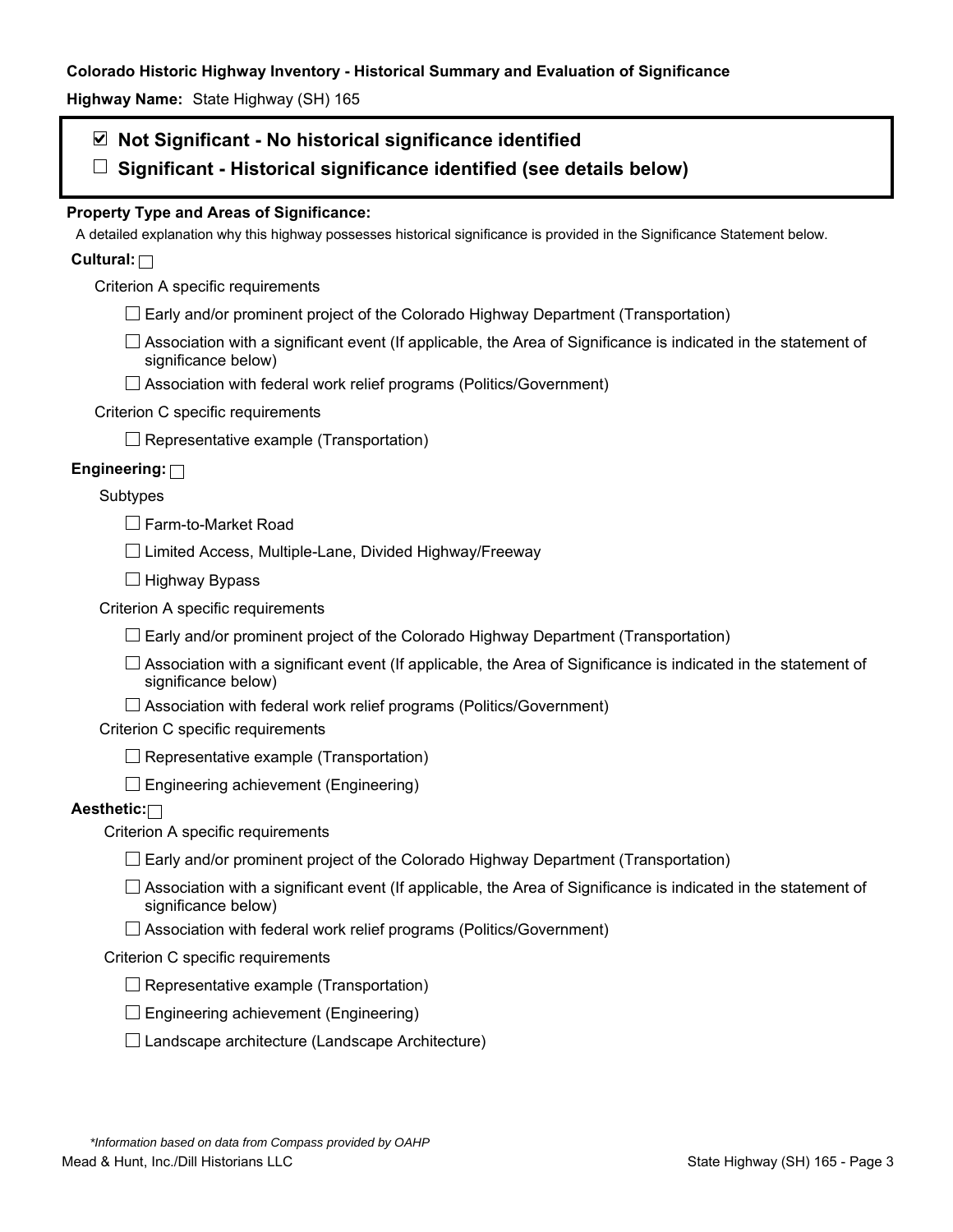**Highway Name:** State Highway (SH) 165

### **Historic periods of highway construction:**

 $\Box$  Pre-territorial (pre-1861)

 $\Box$  Territorial and pre-automobile state roads (1861-1890)

 $\Box$  Automobile age (1890-1930)

 $\Box$  Depression and World War II (1930-1945)

 $\Box$  Postwar Interstate Era (1945-1973)

 $\Box$  Completion and Augmentation of Interstate System (1973-2000)

### **Level of Significance:**

 $\Box$  Local

 $\Box$  State

 $\square$  National

#### **Significance Statement:**

SH 165 is classified an Engineered Route under the classification system in the MPS.

#### *Criterion A*

Research did not indicate that this highway is an example of an early or prominent project by the Colorado Highway Department or was built or improved as part of a Depression-era federal work relief project. Although this highway historically served as a link between U.S. Highway 85 (I-25) and SH 96 no evidence suggests that it served as an important transportation corridor; it rather served as a local connector between two other major routes. No evidence was found to suggest it served as an important farm-to-market road linking an agricultural region with its market nor does it possess a direct association to mining or other industrial activities. As such, this highway does not possess significance under Criterion A.

#### *Criterion B*

Research did not reveal this highway to be directly associated with the events or work of a person important in history, nor does research indicate the highway represents the efforts of a specific individual to secure construction of this highway for the economic development of a community or area of the state. Therefore, this highway does not possess significance under Criterion B.

#### *Criterion C*

Research and literature review yielded no evidence to indicate the use of innovative or important engineering design or construction techniques that serve to distinguish this highway from other roads and does not appear to exhibit important engineering innovations or important later modifications. The highway's design and construction appear to fall within the established standard practices of state highway design and construction of the time and the highway does not possess significance under Criterion C.

#### *Criterion D*

For a property to possess significance for information potential, the information yielded by the property must answer specific important research questions that cannot be otherwise answered. The technology of highway construction is well understood and documented. As such, this highway is unlikely to yield important information that cannot be discerned from archived plans and other records. Therefore, this highway does not possess significance under Criterion D.